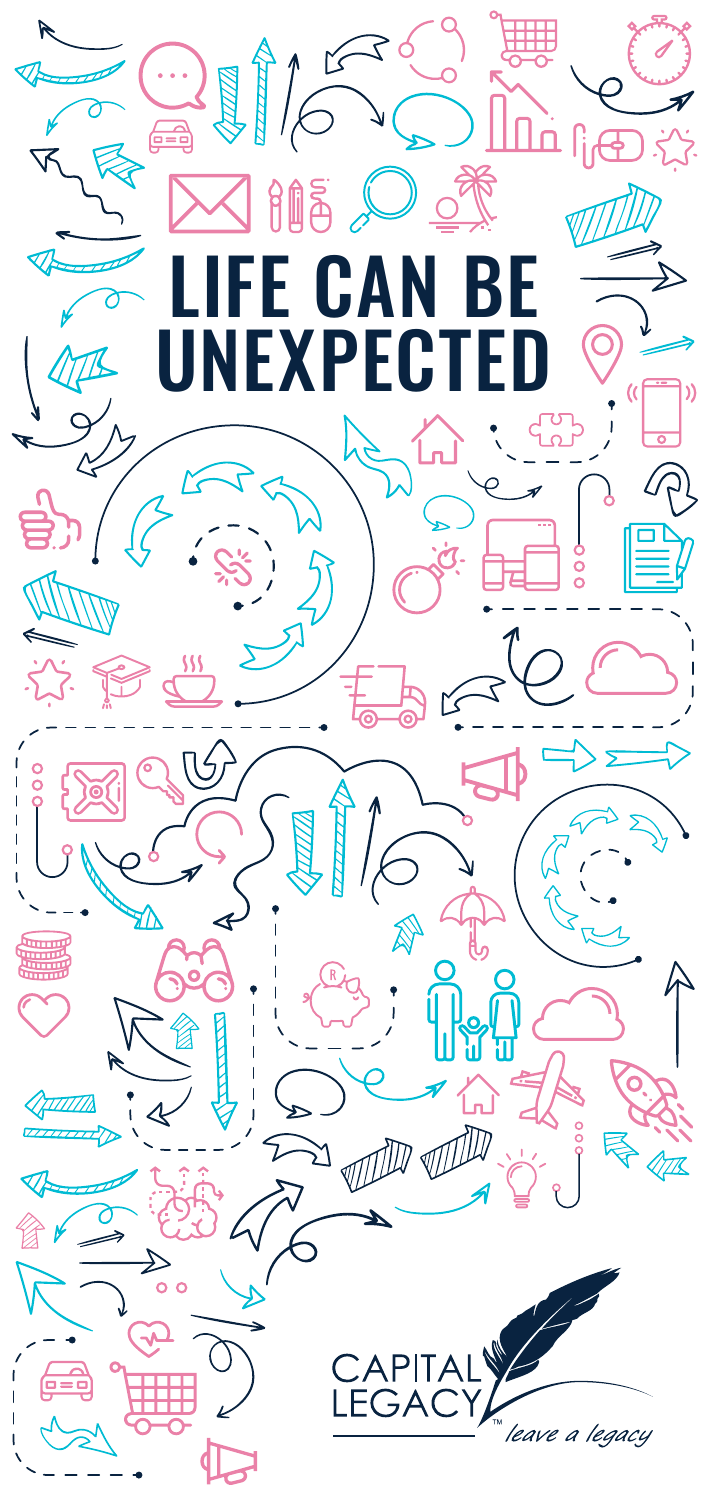## **BOUT US**

## EVERY MONTH, MORE THAN 6 500 CLIENTS TRUST US TO DRAFT THEIR WILLS

Established in 2012, our dedication and commitment has seen us grow to become South Africa's leading provider of Wills and first choice in Estate Administration. Trusted by over 300 000 Clients and more than  $4500$  financial advisors, countrywide.

#### OUR MISSION MORE VALID WILLS IN SOUTH AFRICA AND LOWER LEGAL FEES AT DEATH FOR OUR CLIENTS.



## R70 BIL

Value of Clients' legal fees indemnified through our unique Legacy Protection Plan™.

## KEY MARKET INSIGHTS

75% OF SOUTH AFRICANS DIE WITHOUT A VALID WILL IN PLACE.

# 90% DON'T PLAN FOR THE UNEXPECTED COST OF DYING

AND WINDING UP AN ESTATE.\*

\*Based on indicative feedback from the industry and Clients over the last 8 years.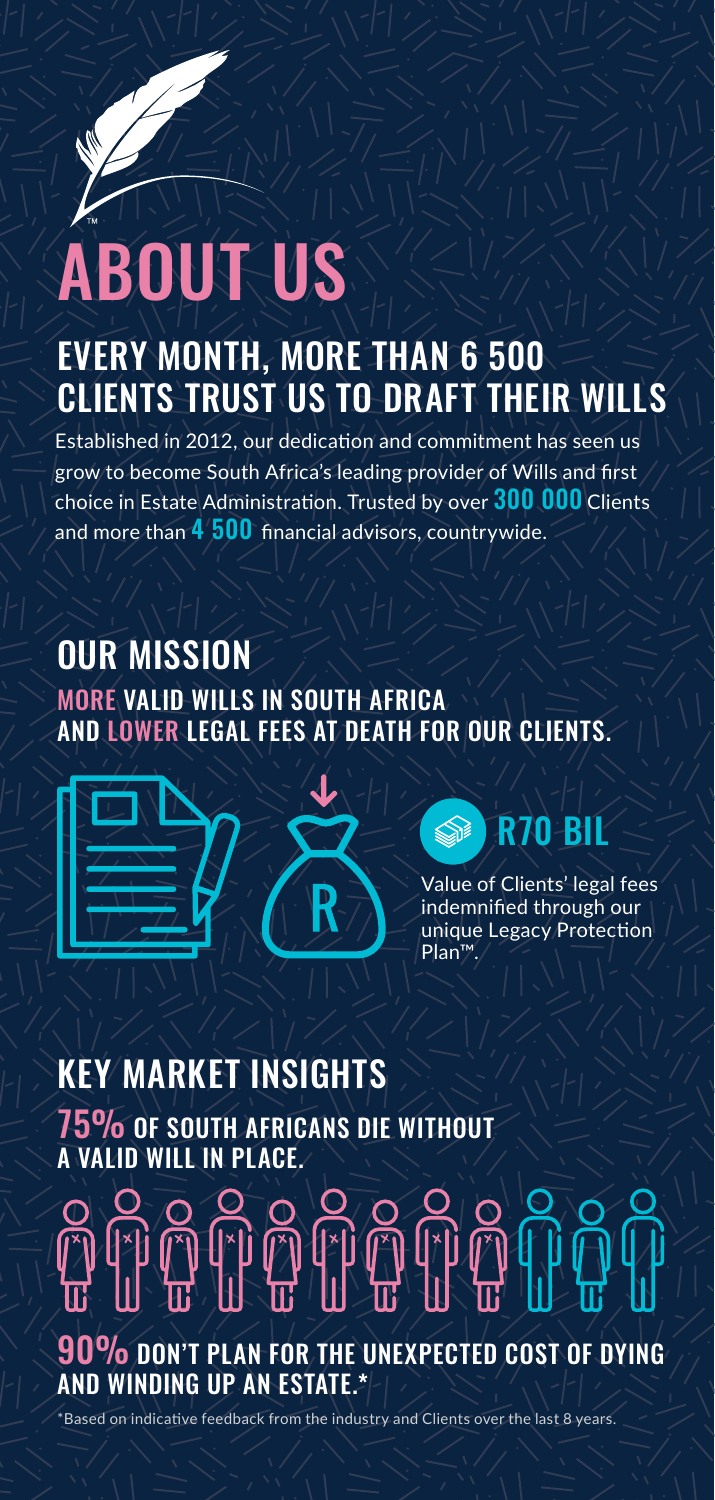## TOP 5 CONSEQUENCES OF NOT HAVING A WILL SIMPLE THREE-STEP PROCESS TO



You can't decide who inherits what and your Estate is distributed according to South African law.



Your Partner may be left with nothing if you are not married or your Will is not updated after your<br>previous marriage ended.

Your Children's inheritance could pass to the Government Guardian's Fund or the appointed<br>Guardian who may squander the inheritance.



Family feuds often occur when family members argue over your assets and when your final wishes are not<br>clearly documented in a Will.

Winding up your Estate can take years, as without<br>a Will appointing a professional Executor, the government is essentially in control of the process.

## PROTECTING YOUR LEGACY



## TOP 5 IMPORTANT COSTS AND THEIR SOLUTIONS

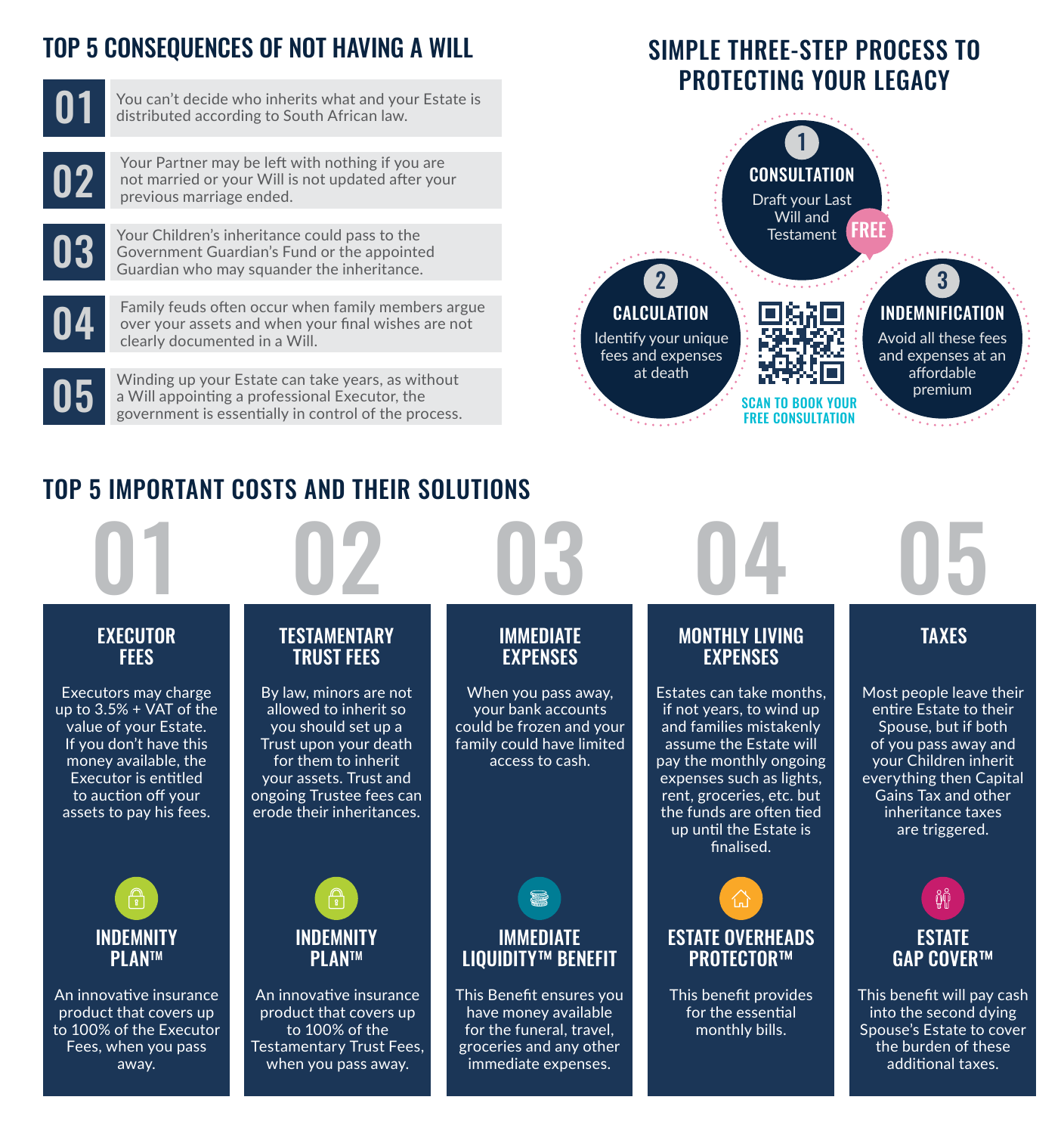

## LAST WILL & TESTAMENT

## **PROTECT INHERITANCES AND AVOID** UNCERTAINTY, AT NO COST!

We've made it simple and easy for South Africans to get their Last Wills and Testaments drafted.

We have more than 100 Consultants who either travel to you or consult over the phone, and are able to return your Will draft to you, within 48hrs. Our Legacy Services for Wills consultation, safekeeping, collection or making of any amendments - are all provided, at no cost. There's no excuse for anyone not to let us help them with their Will.



## LEGACY PROTECTION PLANTM COVER THE COSTS OF DYING FROM AS LITTLE AS R78.44 PER MONTH

Our Consultants will discuss and calculate your real cost of dying and show you how you can plan for these costs.

Our unique Legacy Protection Plan™ can indemnify you against legal fees such as Executor's, Testamentary Trust and Conveyance Attorney fees as well as other expenses that arise when you pass away.



## ESTATE ADMINISTRATION

## BURDEN-FREE AND EFFICIENT SERVICE

We offer a full in-house Estate Administration service with highly qualified staff members, across the country.

We have dedicated Estate Consultants who walk the entire Estate Administration journey with the Heirs to make sure the process is as burden-free as possible. On average, we are able to wind up Estates between 6 and 9 months compared to the industry norm of between 12 and 24 months.